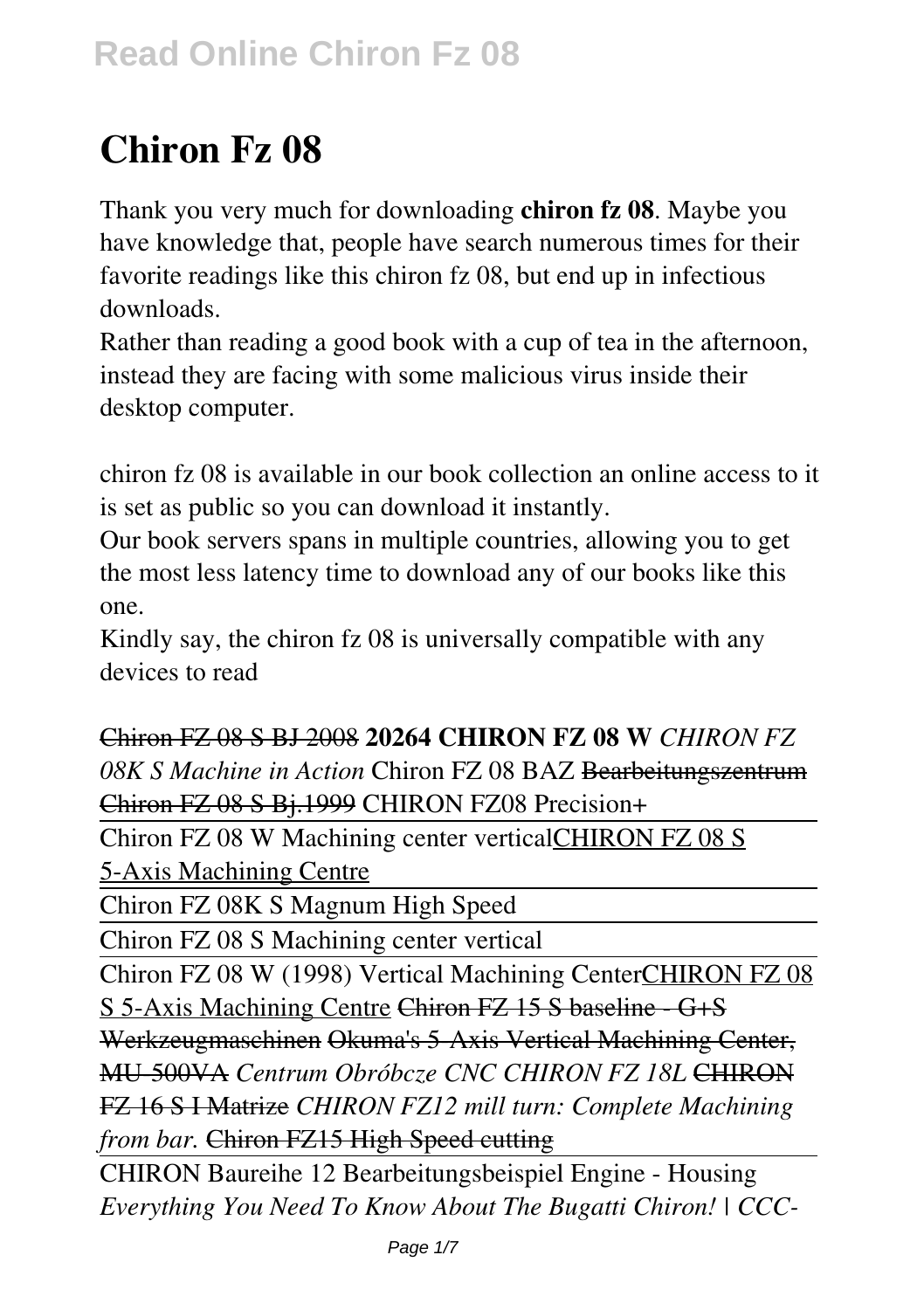*EP6* **Chiron FZ12W Demonstration 2016 Rebuild** Chiron DZ15FX twin spindle, twin 5 axis - double your output **SolidCAM - Chiron FZ08MT** CHIRON CHIRON FZ 08 K S Vertical Machining Centre Chiron FZ08S - Vendida Chiron FZ 08 S *Chiron FZ 08 W Vertical Machining Center (2001)* Chiron Fz-08s 4 axis CHIRON CHIRON FZ 08 KW Vertical Machining Centre Chiron FZ 08 S Vertical Machining Center

Chiron Fz 08

A machining center of the CHIRON 08 Series is among the most versatile machine tools in the compact class. All models are highperformance centers, which can be set up quickly and are easy to operate, very stable, highly dynamic and low-maintenance. Thanks to the modular structure, there are numerous configuration possibilities.

The 08 Series - CHIRON

Chiron FZ 08 S cnc machinig centre. Related products. KITAMURA MYCENTER HX400IF Details. Bridgeport Series II Interact 4 Details. Matsuura RA 11 F Twin pallet VMC Details. Mazak NEXUS 510C Details. About. We have a wide range of machinery from used lathes, used milling machines, through to used CNC lathes and VMC, and probably hold one if the largest stock of used machinery in the North East ...

Chiron FZ 08 S – Blue Diamond Machine Tools Ltd Ein Bearbeitungszentrum der CHIRON Baureihe 08 zählt zu den vielseitigsten Werkzeugmaschinen der Kompaktklasse. Alle Modelle sind Hochleistungszentren, die schnell zu rüsten, einfach zu bedienen, sehr stabil, hochdynamisch und wartungsarm sind. Durch den modularen Aufbau ergeben sich zahlreiche Konfigurationsmöglichkeiten.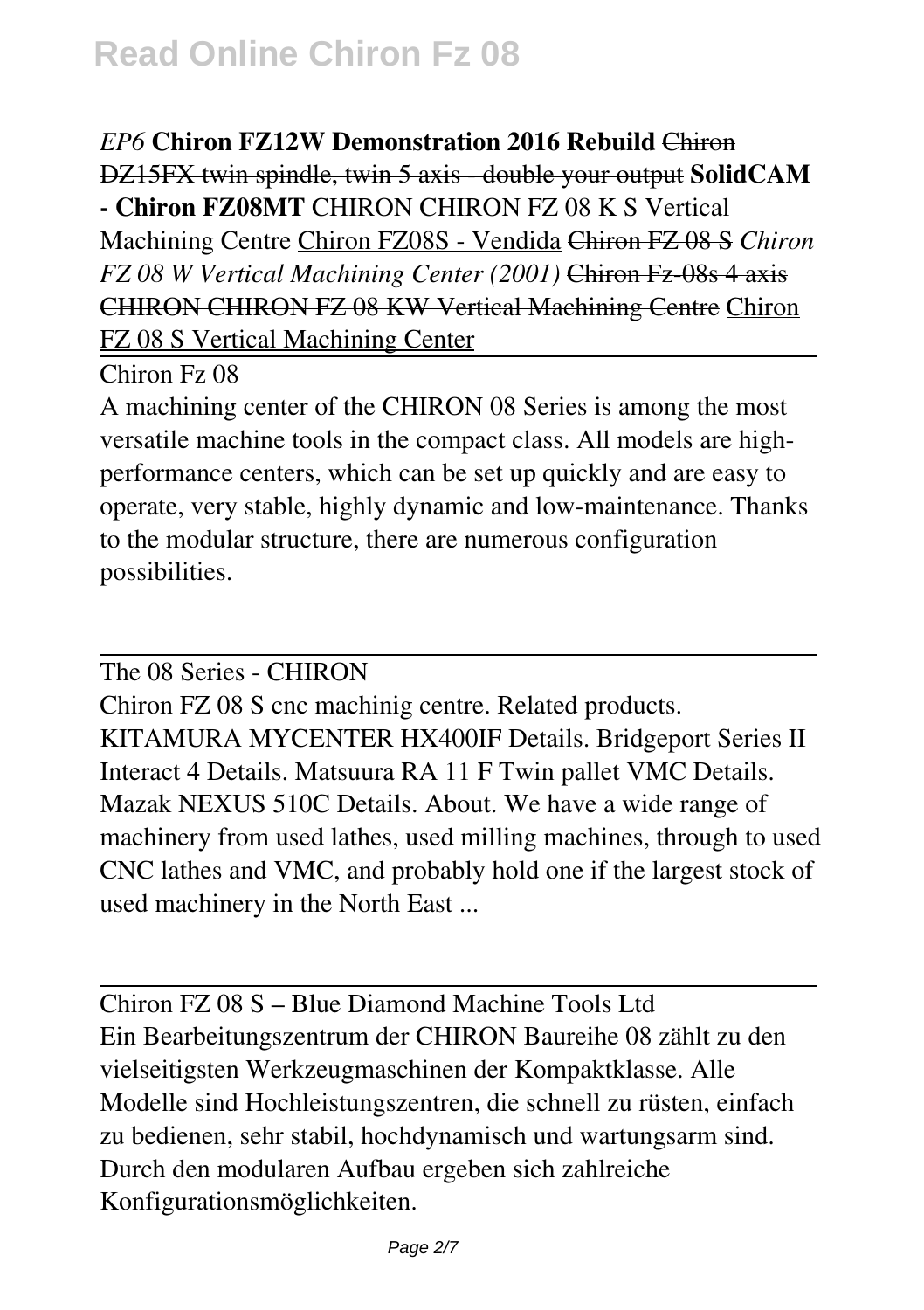Baureihe 08 - CHIRON Multifunctional 6-sided complete machining of complex precision parts on 3,1 m2

CHIRON FZ08 Precision+ - YouTube CHIRON FZ 08S. Code: M1903207192. Status: Under Power. Brand: CHIRON. Model: FZ 08S. Year: 2002. Price: on request. Description. axis stroke x 300 mm 250 mm y axis stroke axis stroke z 250 mm Total power 8 kW Machine weight approx. 2.6 t cnc FANUC 21 M spindle speed up to 10,500 rpm fast crossbeam up to 60 m Tool measuring system, tool breakage monitoring . Specific Details. CNC FANUC 21 M . X ...

CHIRON FZ 08S - hesmachines.com Chiron FZ 08 S, Built in 1996, Control Fanuc, Travel X/Y/Z 300/250/250 mm, Tool changer 12 fold, Recording HSK 32, Spindle speed up to 15,000 rpm, Spindle drive, Clamping area angular table 620 x 270 mm, Category: 103 milling machines / CNC Milling Centers. Latest update: 24.06.2020 No.: 146932794. approved ...

chiron fz 08 used machine for sale Chiron FZ 08 S, Year of manufacture 1997, Control Fanuc, Travel X/Y/Z 300/250/250 mm, Tool changer 12 times, Mounting HSK 32, Spindle speed up to 10.500 rpm Bhmg973vk8 Spindle drive 7,4 KW, Angular table clamping surface 620 x 270 mm, more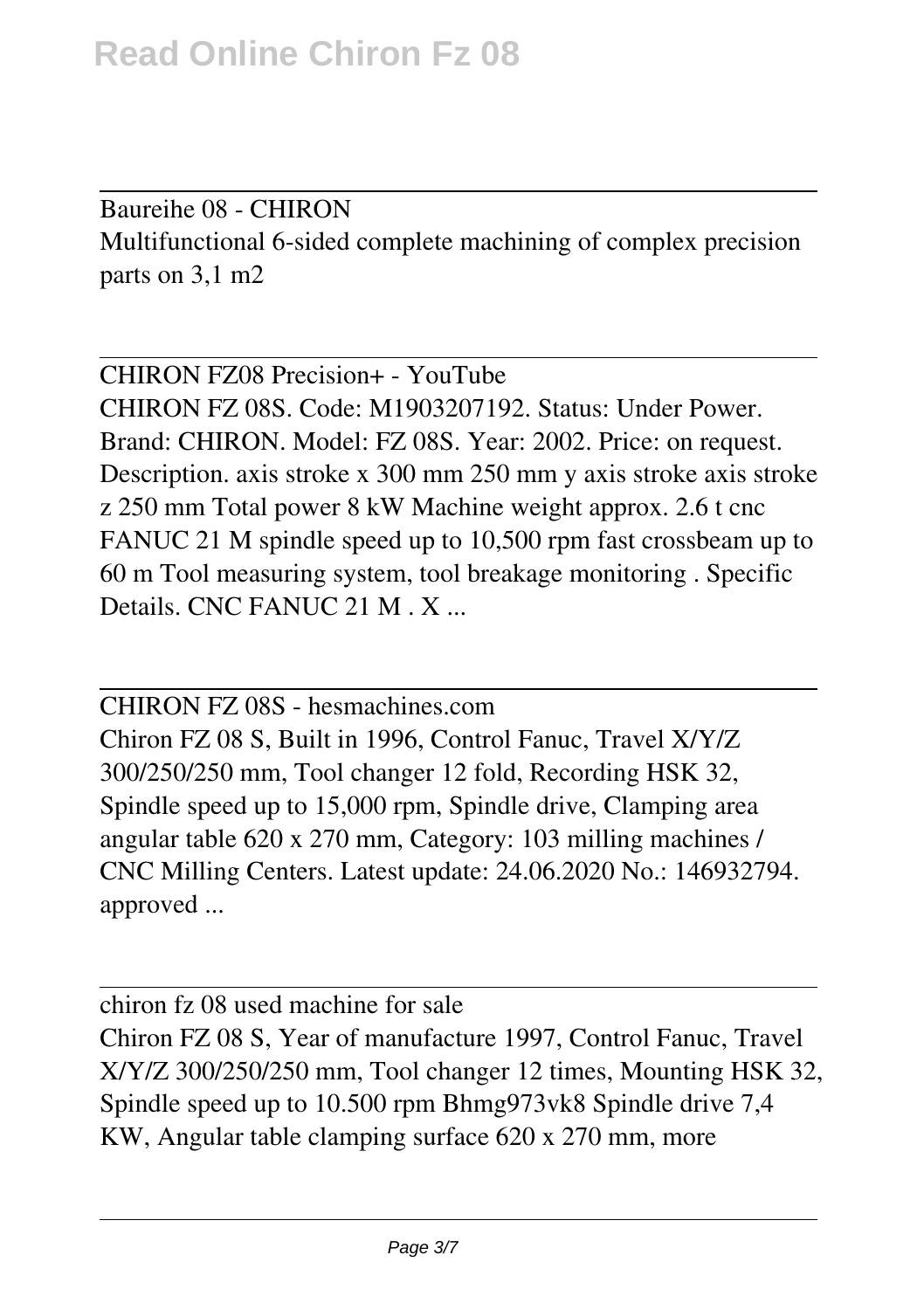# **Read Online Chiron Fz 08**

### Used Chiron Fz 08 S for sale - Machineseeker

FZ 08 S mill turn / FZ 12 S mill turn Double productivity by simultaneous milling and turning With two new machining centres, CHIRON is now also offering simultaneous milling and full-fledged turning at the highest speed. The simultaneous use of two tools means double the productivity and significantly reduced throughput times.

### **CHIRON**

CHIRON 18 Series: High-speed machining and cutting, highperformance, single- and double-spindle CNC machine tools, your CNC machining center for metalworking – CNC cutting and highspeed manufacturing with the highest quality and productivity as well as numerous automation options.

### **CHIRON**

A machining center of the CHIRON 15 Series is one of the best machine tools of its class in terms of speed, compact construction, stability and reliability. The machine tools of the 15 series have huge reserves for powerful CNC milling. Numerous configuration and equipment options enable the ideal solution for any job. All models are available with one spindle, with two spindles or four ...

#### **CHIRON**

Reading this chiron fz 08 will manage to pay for you more than people admire. It will lead to know more than the people staring at you. Even now, there are many sources to learning, reading a folder yet becomes the first complementary as a good way.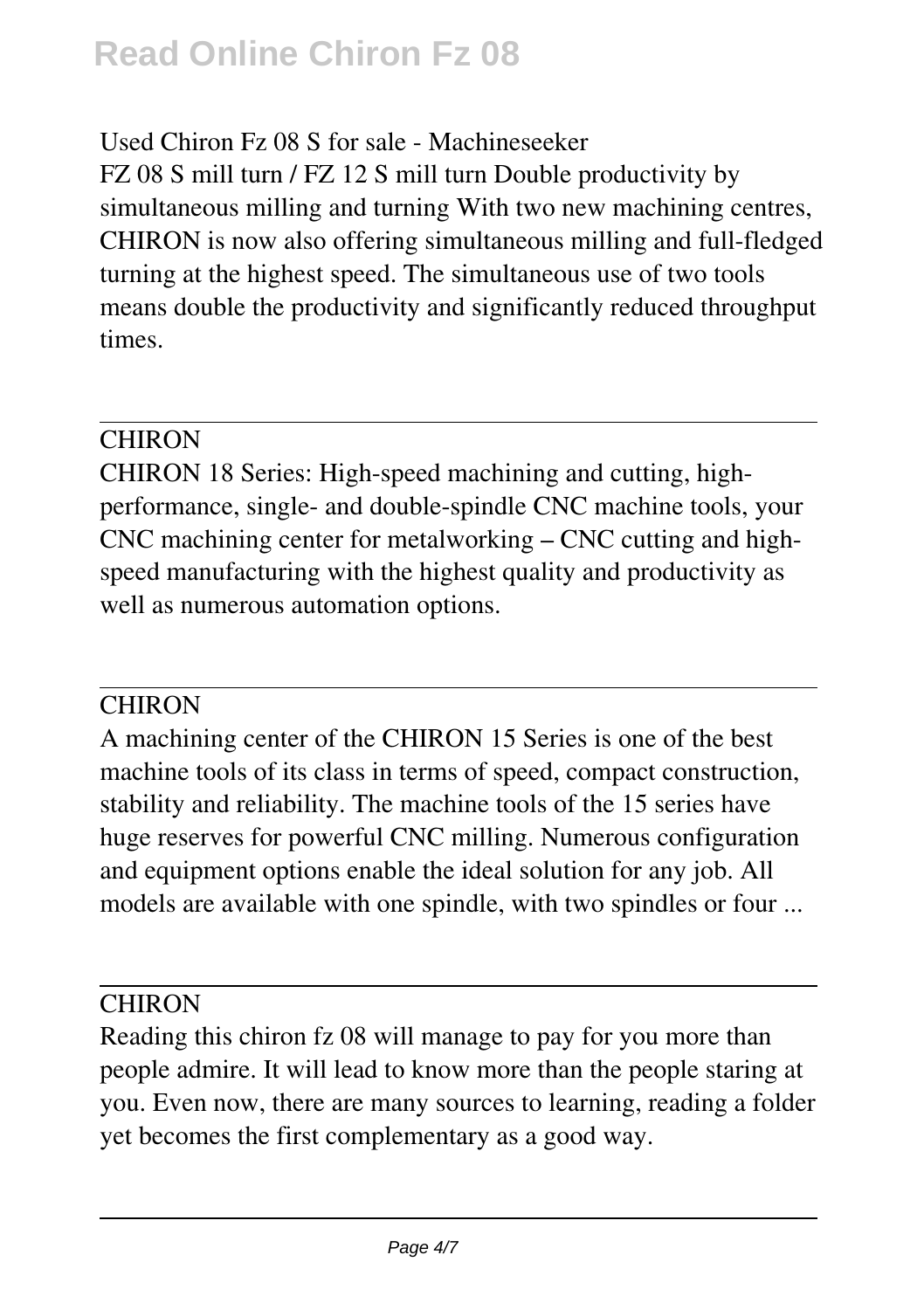## **Read Online Chiron Fz 08**

Chiron Fz 08 - 1x1px.me CHIRON FZ 08 S MAGNUM Vertical Machining Centre Auction ' Machines and Accessories (Metalworking) 04/11 ': lot no. 19 CHIRON FZ 08 S MAGNUM Vertical Machining Centre Germany, 39126 Magdeburg 1 / 28

CHIRON FZ 08 S MAGNUM Vertical Machining Centre: buy used www.hemarom-chiron.ro

CHIRON MPS 08 - Centru CNC prelucrare profile aluminiu ... Chiron FZ 08 KS MAGNUM 7 axis. Milling Vertical machining center. PDF datasheet to download: Brand: Chiron. Model: FZ 08 KS MAGNUM. Year: 2005. Serial: 414-38. Ask Price. Caracteristics & Equipment. Caracteristics - Number of axes : 7 MILLING SPINDLE - Tool holder type : HSK40 - Spindle speeds : 30000 [rpm] - New Spindle Weiss LINEAR AXES - Travels on X/Y/Z axes : 450/270/310 [mm] - Rapid ...

Vertical machining center Chiron FZ 08 KS MAGNUM 7 axes ... www.hemarom-chiron.ro Centru de prelucrare compact si rapid, cap revolver de strunjire cu 12 scule si functie de strunjire completa. Reprezentanta CHIRON in ...

Centru comanda numerica CNC CHIRON FZ 08 MT - YouTube Chiron FZ 08 W palletized machining center. Spain. Year Of Make 1998. Model: FZ 08 W|Table: 2 tables x 660 x 350 mm|Axis travels (X, Y, Z): 450 x 270 x 280 mm|Spindle speed: 15,000 rpm|Power of the head: 3.7 kW|CNC: Fanuc 21-M|Type of changing table: quick changer 0.5 "|Cone type: HSK-A 32|Fast feedrate: 40/40/60 m /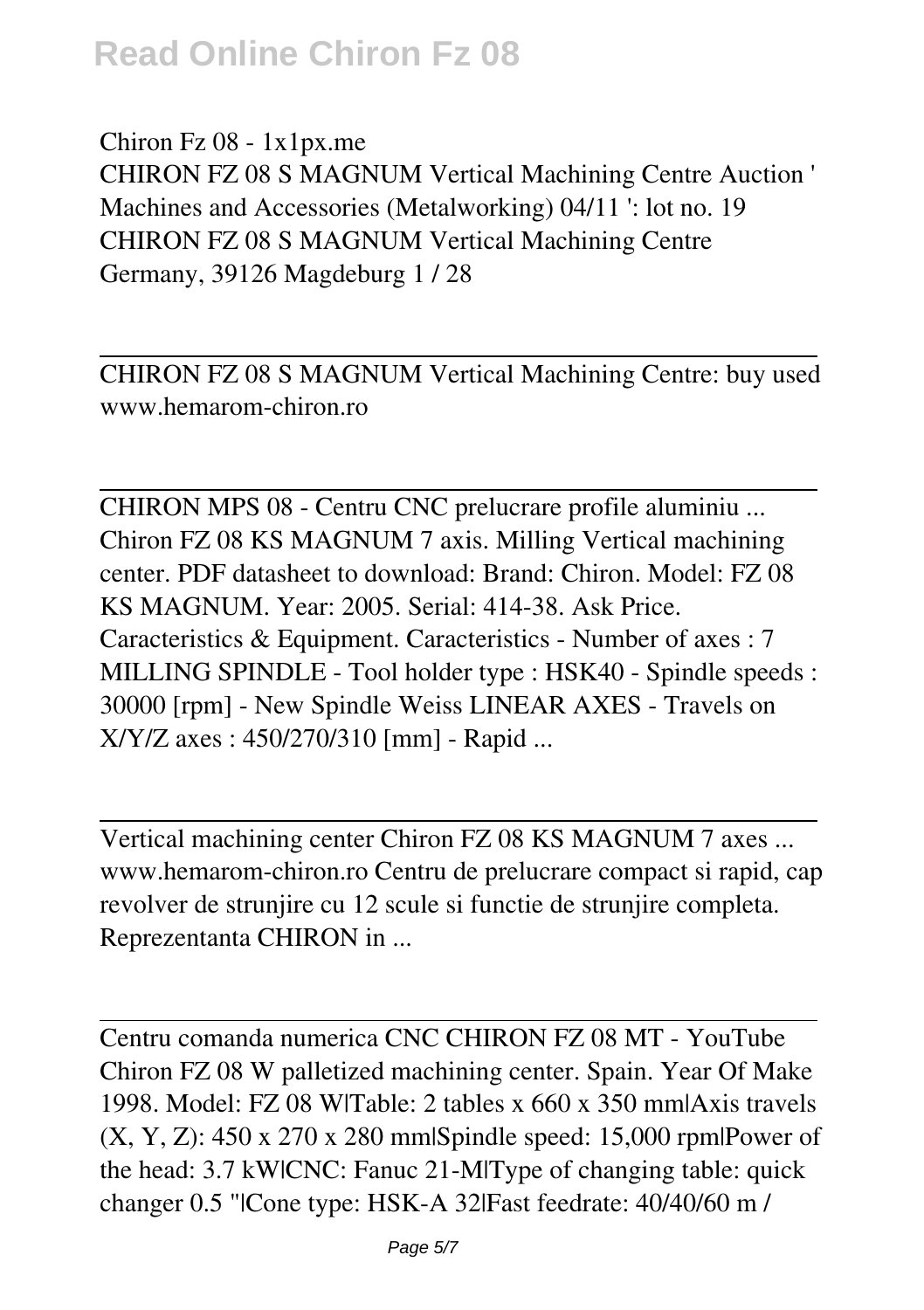min|Number of tools: 12...more. Price On Request. at Exapro. More Details ...

Used chiron fz for sale - TradeMachines FZ 08 S five axis baseline. Vertical machining center. Manufacturer CHIRON Werke GmbH & Co. KG . Product group Vertical machining centres . Product designation FZ 08 S five axis baseline. Pre-programmed lead! A pre-configured machining center of the Baseline series is ideal for job shop and contract manufacturing. This is because it is flexible and universally usable, long-lasting and low ...

#### FZ 08 S - CHIRON Werke

The modular design of the FZ08 MT allows a customized configuration for various applications in numerous industries. The MT machining center is equipped with the new CHIRON swivel head with a torque drive for higher precision and surface accuracy. CHIRON Series 25 CHIRON DZ 25 P five axis I Wing Slot

CHIRON FZ08 MT Precision+ - CHIRON Werke Chiron FZ 08 KS MAGNUM. Milling Vertical machining center.

Brand: Chiron. Model: FZ 08 KS MAGNUM. Year: 2004. Serial: 414-05. Ask Price. Caracteristics & Equipment. Caracteristics spindle rotation speed : 30 000 [rpm] - max bar diameter : 32 [mm] - drilling capacity steel  $60 : \emptyset$  12 [mm] - tapping capacity : M8 [mm] - milling capacity steel 60 : 30 [cm3/min] - longitudinal stroke X : 450 [mm ...